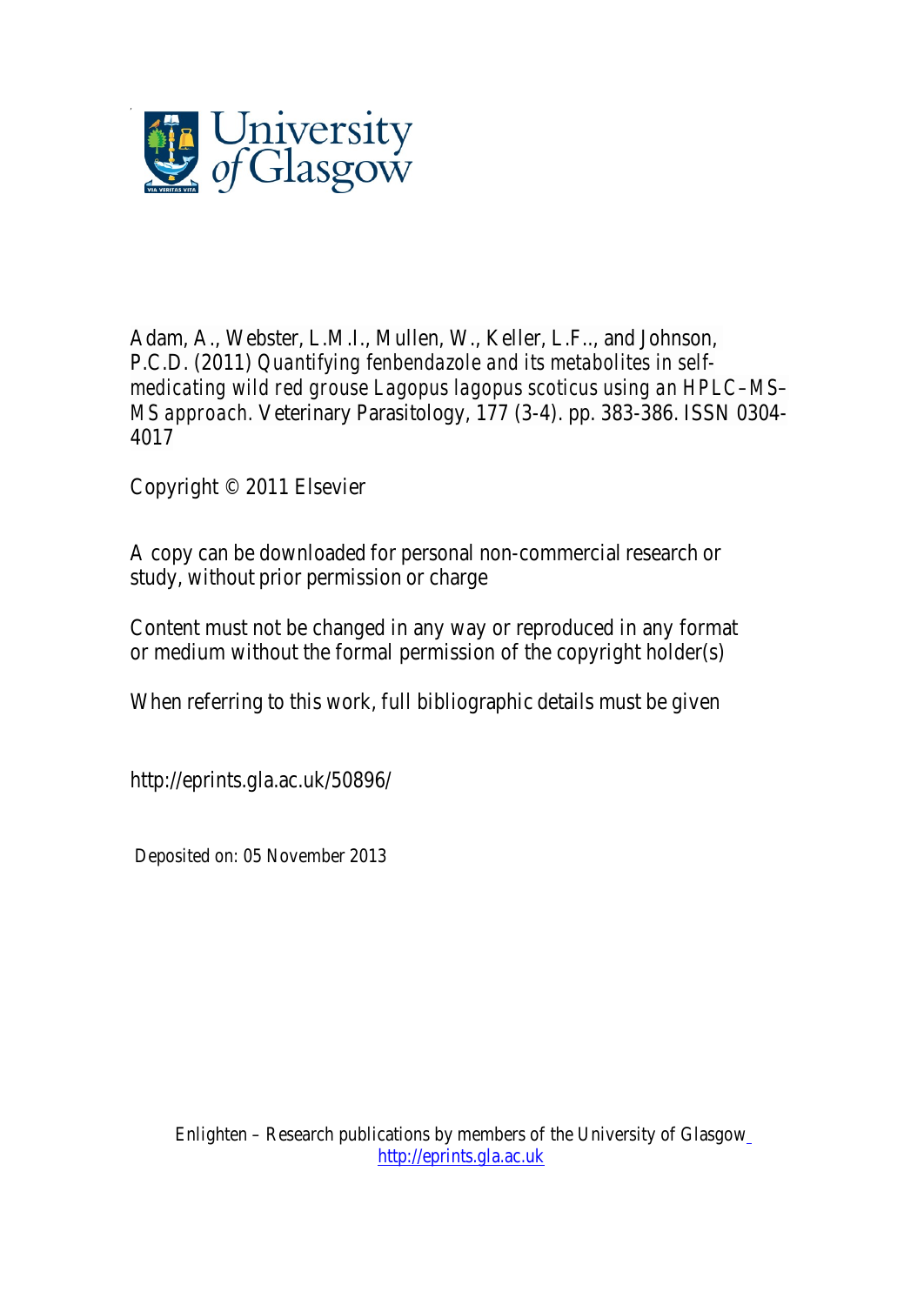## **Quantifying fenbendazole and its metabolites in self-medicating wild red grouse** *Lagopus lagopus scoticus* **using an HPLC-MS-MS approach**

Aileen Adam<sup>a, \*</sup>, Lucy M. I. Webster<sup>a, b</sup>, William Mullen<sup>c</sup>, Lukas F. Keller<sup>a, d</sup>, Paul C. D. Johnson<sup>a, e</sup> <sup>a</sup>Institute of Biodiversity Animal Health and Comparative Medicine, College of Medical Veterinary and Life Sciences, University of Glasgow, Glasgow G12 8QQ, UK

<sup>b</sup>Present address: Marine Scotland, Freshwater Laboratory, Faskally, Pitlochry, Perthshire PH16 5LB

c School of Life Sciences (Life Sciences Animal Biology), College of Medical Veterinary and Life Sciences, University of Glasgow, Glasgow G12 8QQ, UK

dPresent address: Institute of Evolutionary Biology and Environmental Studies, University of Zürich, Winterthurerstrasse 190, CH-8057 Zürich, Switzerland

e Present address: Robertson Centre for Biostatistics, College of Medical Veterinary and Life Sciences, Boyd Orr Building, University of Glasgow, Glasgow G12 8QQ

\*Corresponding author: Aileen Adam; Tel: +44 141 330 3561; Fax: +44 141 330 5971; Email: aileen.adam@glasgow.ac.uk

*Key words:*

Anthelmintic

Benzimidazoles

HPLC-MS-MS

*Lagopus lagopus scoticus*

Parasite control

*Trichostrongylus tenuis*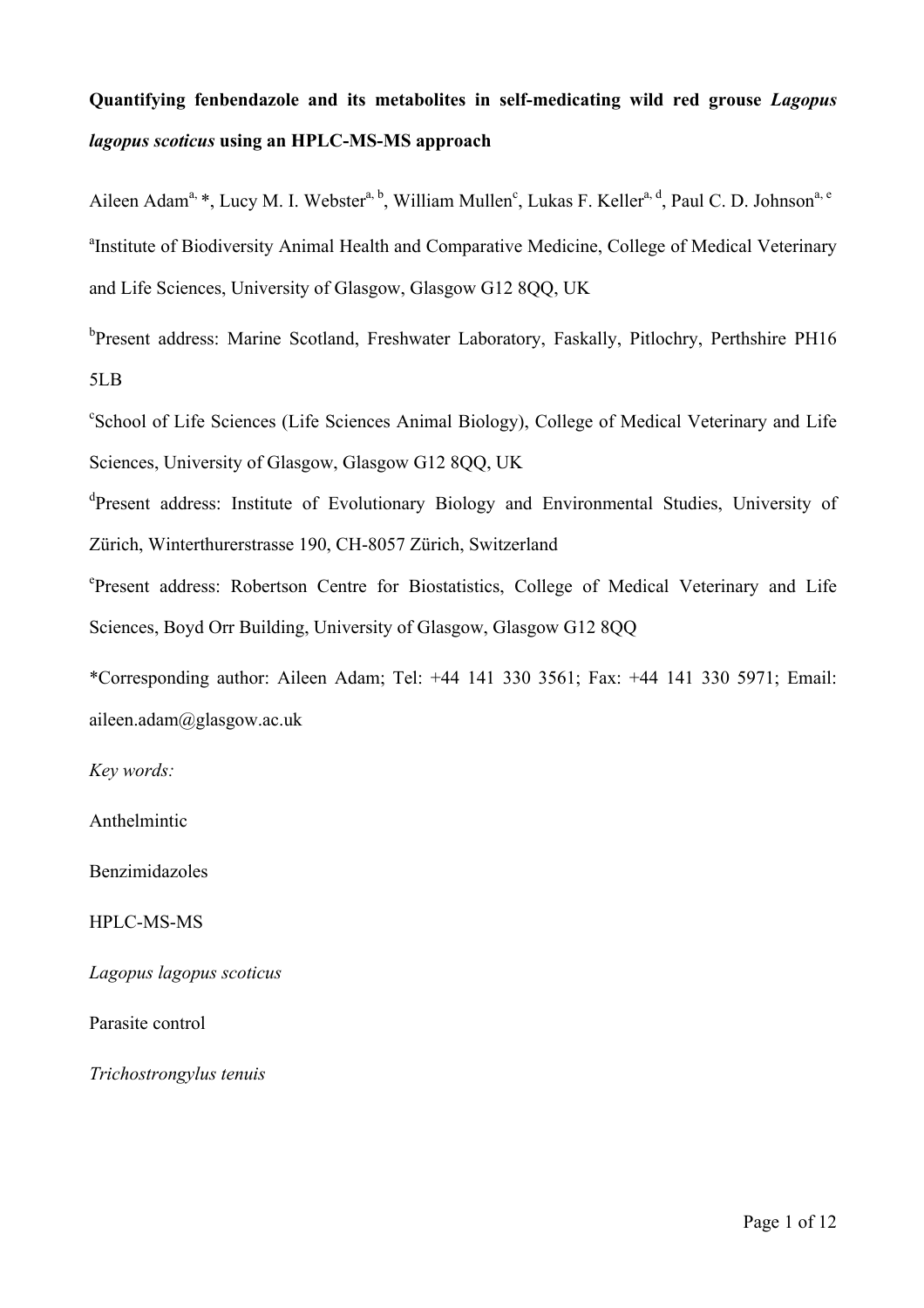### **Abstract**

On red grouse estates in the UK the nematode parasite *Trichostrongylus tenuis* is often controlled by application of grit medicated with the anthelmintic fenbendazole (FBZ). To date, assessment of the efficacy has been inhibited by the inability to quantify uptake of FBZ by the birds. We have developed a simple and sensitive HPLC-MS-MS method for detecting and quantifying FBZ and its metabolites from a 300 mg sample of red grouse liver. This method could be used to improve the efficacy of medicated grit treatment by allowing the identification of conditions and application methods that optimize the uptake of FBZ. With the necessary modifications, our method will also be applicable to other wildlife species where self-medication is used for parasite control.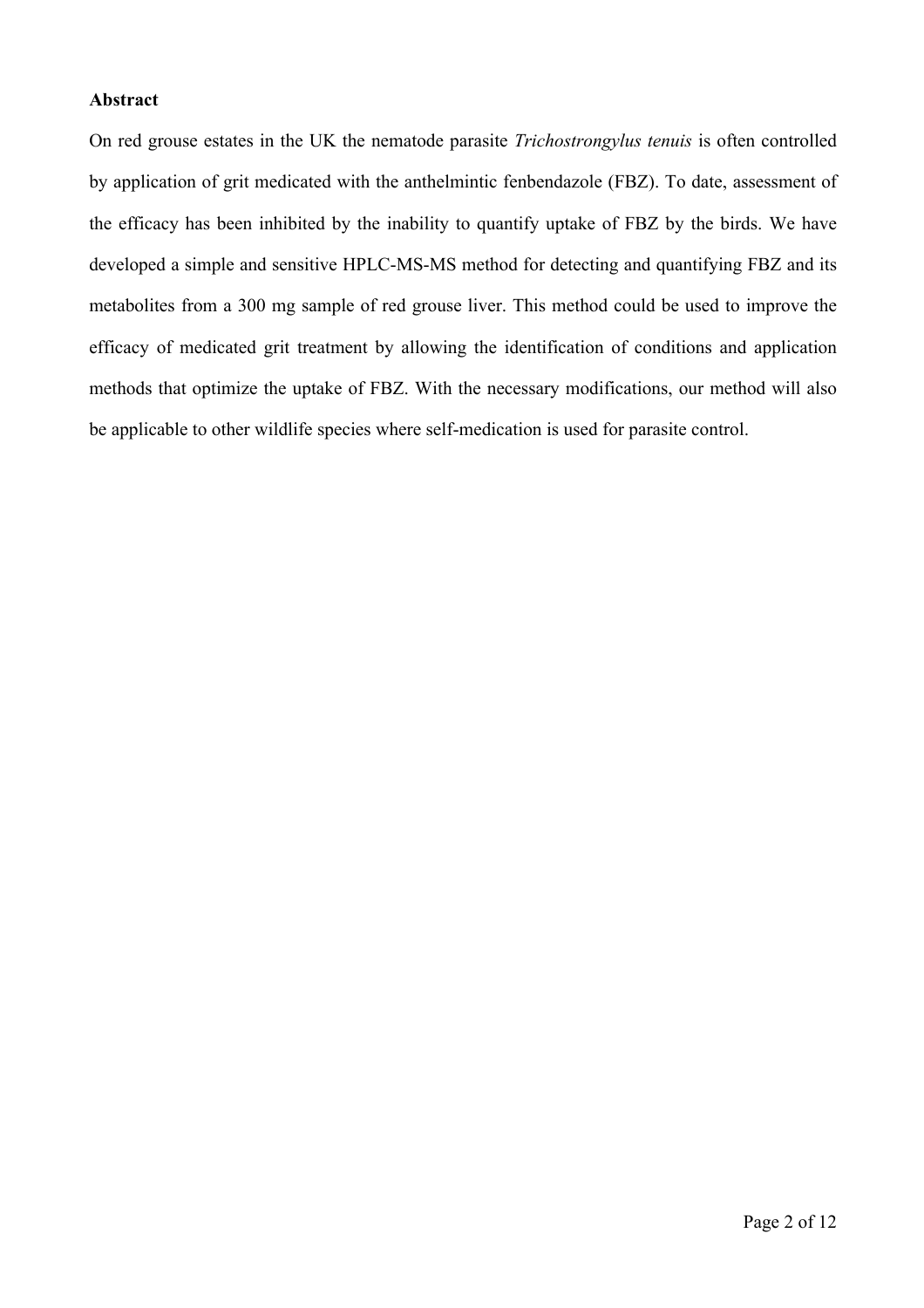### **Introduction**

 Medicated feed is frequently used for parasite control in wildlife populations, including red grouse (Newborn & Foster 2002), pheasants (Draycott et al., 2006) and bighorn sheep (Miller et al., 2000; Schmidt et al., 1979). Because these animals self-administer, drug uptake may vary among individuals and over time, for example due to differential access to feed. Assessment of drug uptake (and therefore efficacy), which is already difficult in self-administering populations, is hindered further by this variation. To aid parasite management in these situations, a reliable method to quantify drug uptake is required.

 One such approach is the quantification of drug residues in the tissues of harvested animals. Here we develop a quantification method for red grouse (*Lagopus lagopus scoticus*), an economically important game bird species endemic to the British Isles. Red grouse exhibit regular population collapses owing in part to high burdens of the parasitic nematode *Trichostrongylus tenuis* (Hudson et al., 1998). Control of these intestinal parasites helps reduce the frequency and severity of population crashes (Hudson et al., 1998). The most widespread technique for controlling *T. tenuis* in red grouse has been the provision of quartz grit, which grouse consume to aid digestion, coated with the anthelmintic drug fenbendazole (FBZ). Recently, the use of grit coated with flubendazole (FLUB), has also become widespread. Medicated grit piles are distributed on red grouse habitat in December and replenished in early March (Newborn and Foster, 2002). No medicated grit is distributed after the end of March (Intervet UK Ltd, Panacur Data Sheet), resulting in a minimal withdrawal period of 19 weeks to prevent FBZ residues (i.e. FBZ and its metabolites) from entering food products when grouse are harvested for human consumption from 12 August to 16 December. Treatment with FBZ-medicated grit has been shown to reduce average worm burdens by 34% (Newborn and Foster, 2002).

 FBZ is a member of the benzimidazole (BZ) group of anthelmintics which provides broad-spectrum efficacy against endoparasites and is widely used in domestic animals and humans (McKellar and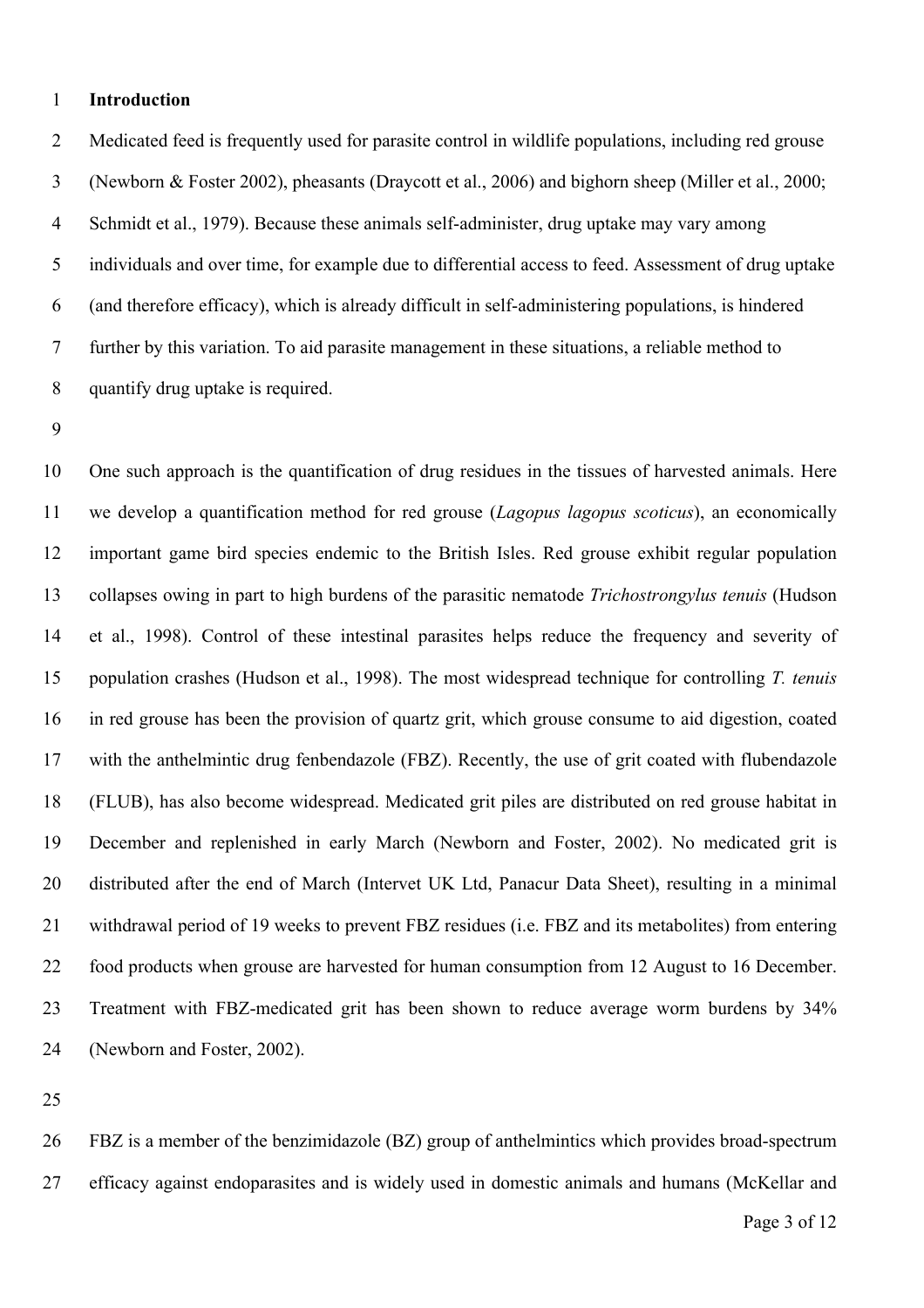Scott, 1990). Methods have been developed for the quantification of FBZ residues in liver, muscle and plasma from a range of domestic animals, including cattle, sheep and fish, using High Performance Liquid Chromatography (HPLC) or Liquid Chromatography–Mass Spectrometry (LC–MS) (Danaher et al., 2007). Here we present a method to quantify FBZ residues in red grouse livers using HPLC coupled to an ion trap tandem mass spectrometer (HPLC-MS-MS). We 33 measured simultaneously FBZ and two of its metabolites, fenbendazole sulphone  $(FBZSO<sub>2</sub>)$  and oxfendazole (OFZ), plus an internal standard mebendazole (MBZ). Liver tissue was selected for analysis because it contains the highest total residue levels and is the tissue from which residues deplete most slowly (European Medicines Agency, 2004).

 The aims of this study were threefold: (1) to develop a simple and reliable method to quantify FBZ residues in grouse livers; (2) to assess variation in FBZ dosage among birds during treatment periods (December to March); and (3) to measure FBZ residue levels in samples from the shooting season (August 12 to December 10) in order to quantify residues entering food products.

### **Materials and methods**

 We obtained livers from 14 male red grouse aged at least 1 year from three grouse moors in the north of England, UK during August 2002 and March and August 2003 (Table 1). One moor was in 46 Teesdale (T<sub>FBZ</sub>,  $n = 6$ ) and two were in North Yorkshire (Y<sub>FBZ</sub>,  $n = 5$ ; Y<sub>NEG</sub>,  $n = 3$ ). Subscripts 47 indicate history of benzimidazole treatment:  $T_{FBZ}$  and  $Y_{FBZ}$  had 10 and 13 years, respectively, of 48 consecutive treatment with FBZ-medicated grit prior to sampling while  $Y_{NEG}$  had never been 49 treated, although situated adjacent to treated moors. The sampling dates of two  $Y_{FBZ}$  samples 50 (August 2002) and two  $T_{FBT}$  samples (August 2003) fell within the shooting season, five months after drug treatment had ceased. Males more than one year old, and therefore likely to have had access to medicated grit treatments earlier in the year, were selected at random from the grouse harvested that day from each site. The remaining 10 samples were collected from dead birds outside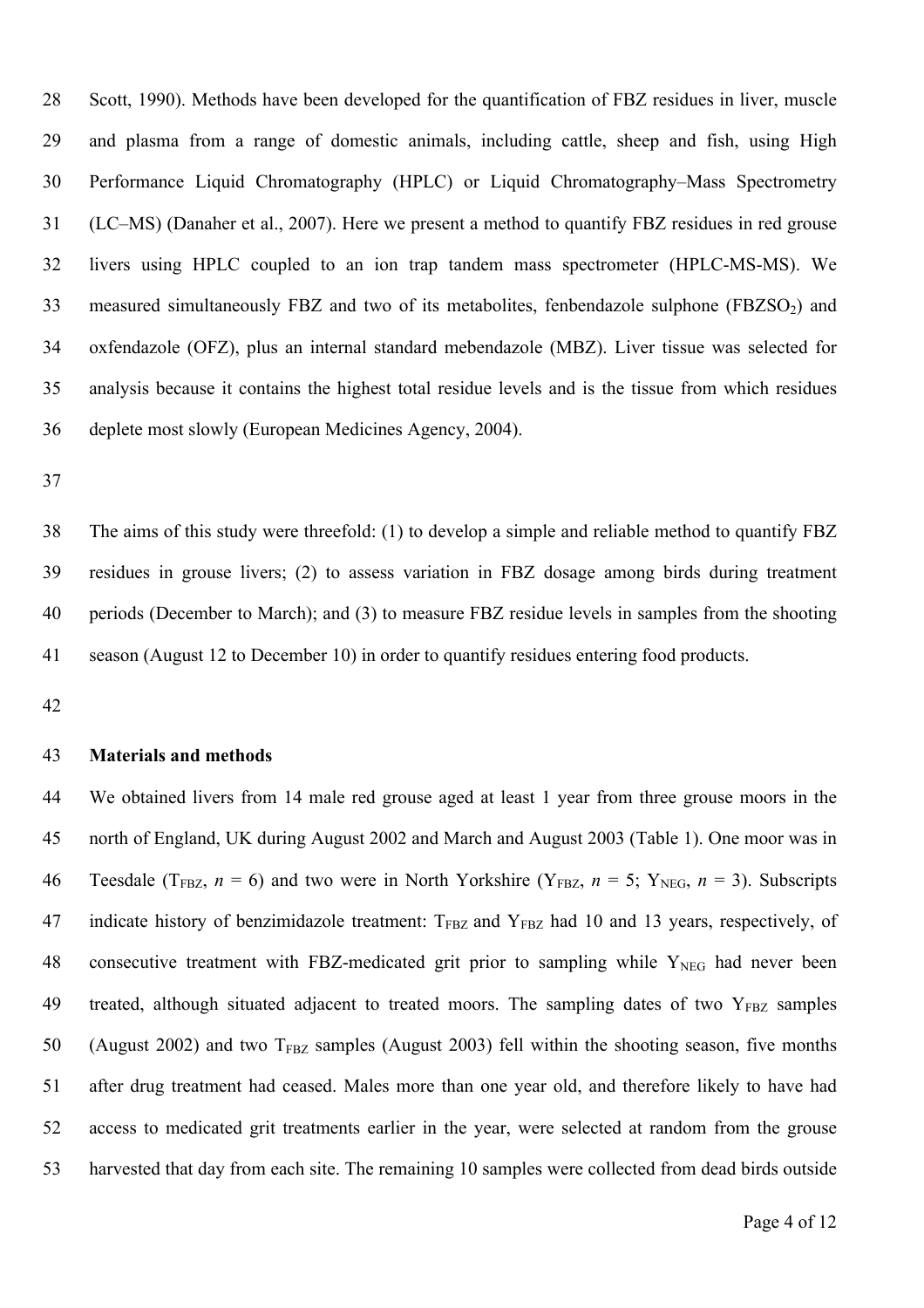the shooting season in March 2003. These samples were taken opportunistically, and we have no information on self-medication frequency, dosage or proximity to medicated grit piles. We also cannot assume that sampling was representative. Nevertheless, as medicated grit piles were available to the grouse during this period, these samples were considered more likely to contain detectable residues than those collected in August. After collection, liver samples were frozen on dry ice (-78.5 °C) and transported to storage at -70 °C. Medicated grit was also collected from a grit pile in March 2003 and stored at -70 °C.

 Frozen liver samples were thawed and 300 mg subsamples were removed to 50 mL centrifuge tubes. To monitor variation introduced by the extraction procedure, two sub-samples were extracted from each liver and each was analysed separately. Control (drug negative) livers from the untreated 65 site  $Y<sub>NEG</sub>$  were selected for spiking with drug standards after we had checked that no detectable drug residues were present. Sample and control liver samples were fortified with 100 ng of the internal standard mebendazole (MBZ) to allow standardisation of recovery rates across HPLC-MS-68 MS assays. Mean  $(\pm SD)$  recovery of the internal standard was 78  $(\pm 18)$  %. Control liver samples were also fortified with FBZ at a range of concentrations to allow validation of the method. The 70 quantities added were 0, 0.05, 0.5, 5 and 50 ng, equivalent to 0, 0.167, 1.67, 16.7 and 167  $\mu$ g kg<sup>-1</sup> of liver.

 The residues to be quantified were FBZ and its metabolites oxfendazole (OFZ) and fenbendazole 74 sulphone (FBZSO<sub>2</sub>) (Supplementary Figure 1). The presence of OFZ and FBZSO<sub>2</sub> are indicative of 75 FBZ intake (Danaher et al., 2007). FBZ, OFZ, FBZSO<sub>2</sub> and MBZ were identified by their fragmentation pattern and by comparison of the peak retention times with that of previously run drug standards (Supplementary Figure 2). Each extraction was HPLC-MS-MS-analysed twice. The means of the resulting pair peak areas were interpolated onto calibration curves to calculate residue 79 concentration in  $\mu$ g kg<sup>-1</sup>. A detailed description of the HPLC-MS-MS analysis is given in the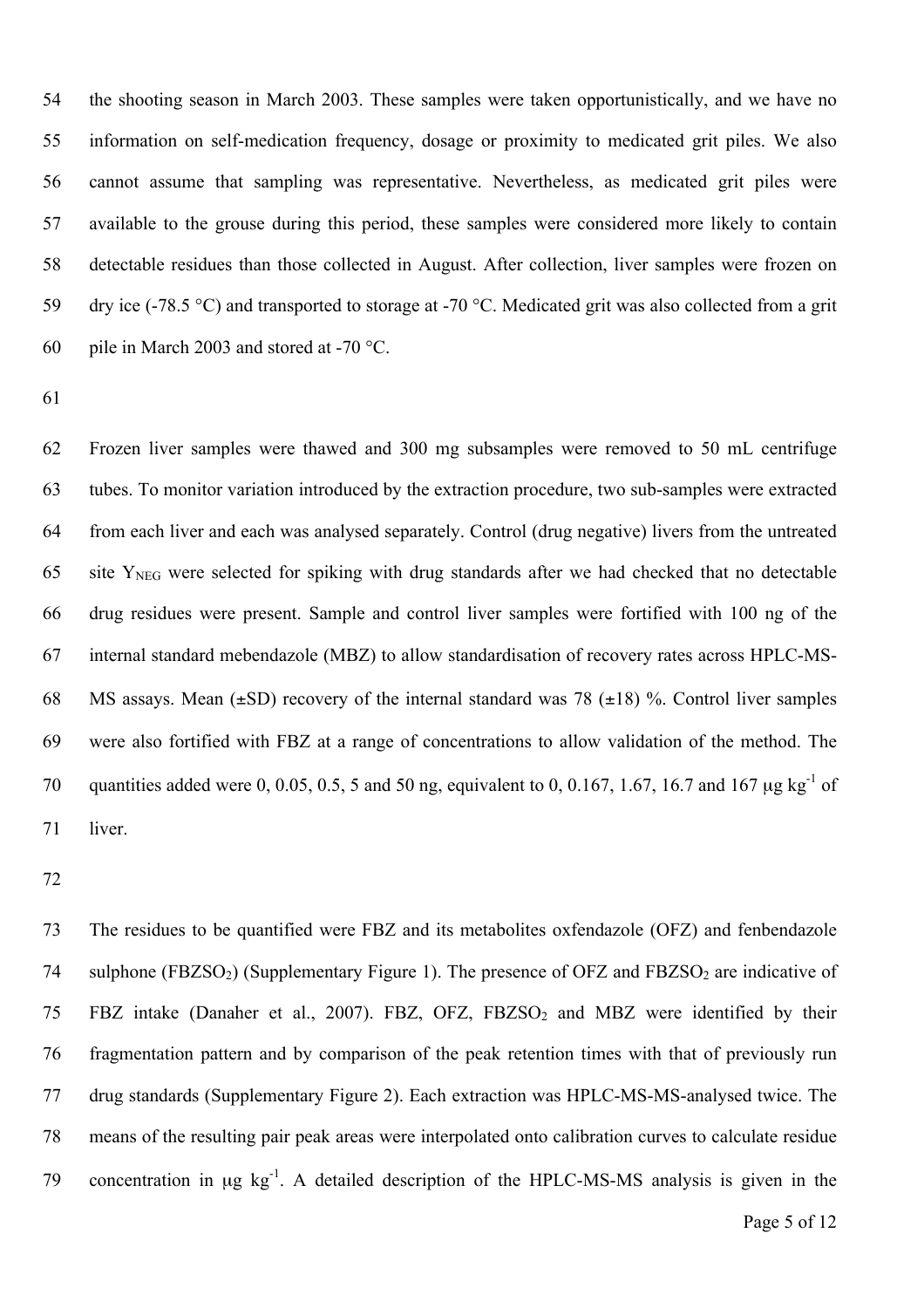81

#### 82 **Results**

 FBZ was detected reliably in the three control livers: no FBZ was detected in either subsample from the negative control liver, and FBZ was detected in at least one subsample from each of the four spiked livers (Table 2). FBZ was also quantified accurately: measured concentration accurately reflected spiked concentration, as indicated by the closeness of the slope of the regression line to 87 one (regression equation: ln measured concentration =  $1.05 \times$  ln spiked concentration;  $r^2 = 0.986$ ). The limit of detection (LOD) for FBZ was  $0.17 \mu$ g kg<sup>-1</sup>, within the range reported in other studies using LCMS-MS (De Ruyck et al., 2002). The limits of quantification (LOQ) for all three residues 90 were 0.7  $\mu$ g kg<sup>-1</sup> and 667  $\mu$ g kg<sup>-1</sup>.

91

92 FBZ or its metabolites OFZ and FBZSO<sub>2</sub> were detected in eight of the eleven livers from the two 93 FBZ-treated estates (Table 2) and none of the three livers from the untreated estate. Measured levels 94 of FBZ averaged across each pair of subsamples ranged from below 0.17  $\mu$ g kg<sup>-1</sup> (the lower LOD) 95 to 1.3  $\mu$ g kg<sup>-1</sup>. Levels of OFZ ranged from 1.3–1916  $\mu$ g kg<sup>-1</sup> (median 29  $\mu$ g kg<sup>-1</sup>), with the highest 96 being values considerably above the LOQ of 667  $\mu$ g kg<sup>-1</sup>. FBZSO<sub>2</sub> ranged from 1.7–530  $\mu$ g kg<sup>-1</sup> 97 (median 13  $\mu$ g kg<sup>-1</sup>).

98

99 Among the eight birds where residues were detected — indicating exposure to FBZ — there was a 100 strong tendency for the concentrations of both of the FBZ metabolites,  $OFZ$  and  $FBZSO<sub>2</sub>$ , to be 101 higher than FBZ itself. This result agrees with data from sheep liver, where FBZ depleted ten times 102 more quickly than OFZ over an 8 day period (Blanchflower et al., 1994). Levels of the three 103 residues tended to covary. Log concentrations of OFZ and FBZSO<sub>2</sub> were strongly positively 104 correlated among the eight livers  $(r = 0.96, n = 8)$ . Log concentrations of OFZ and FBZSO<sub>2</sub> were 105 also correlated with FBZ but less strongly (FBZ-OFZ  $r = 0.86$ ,  $n = 4$ ; FBZ-FBZSO<sub>2</sub>  $r = 0.78$ ,  $n =$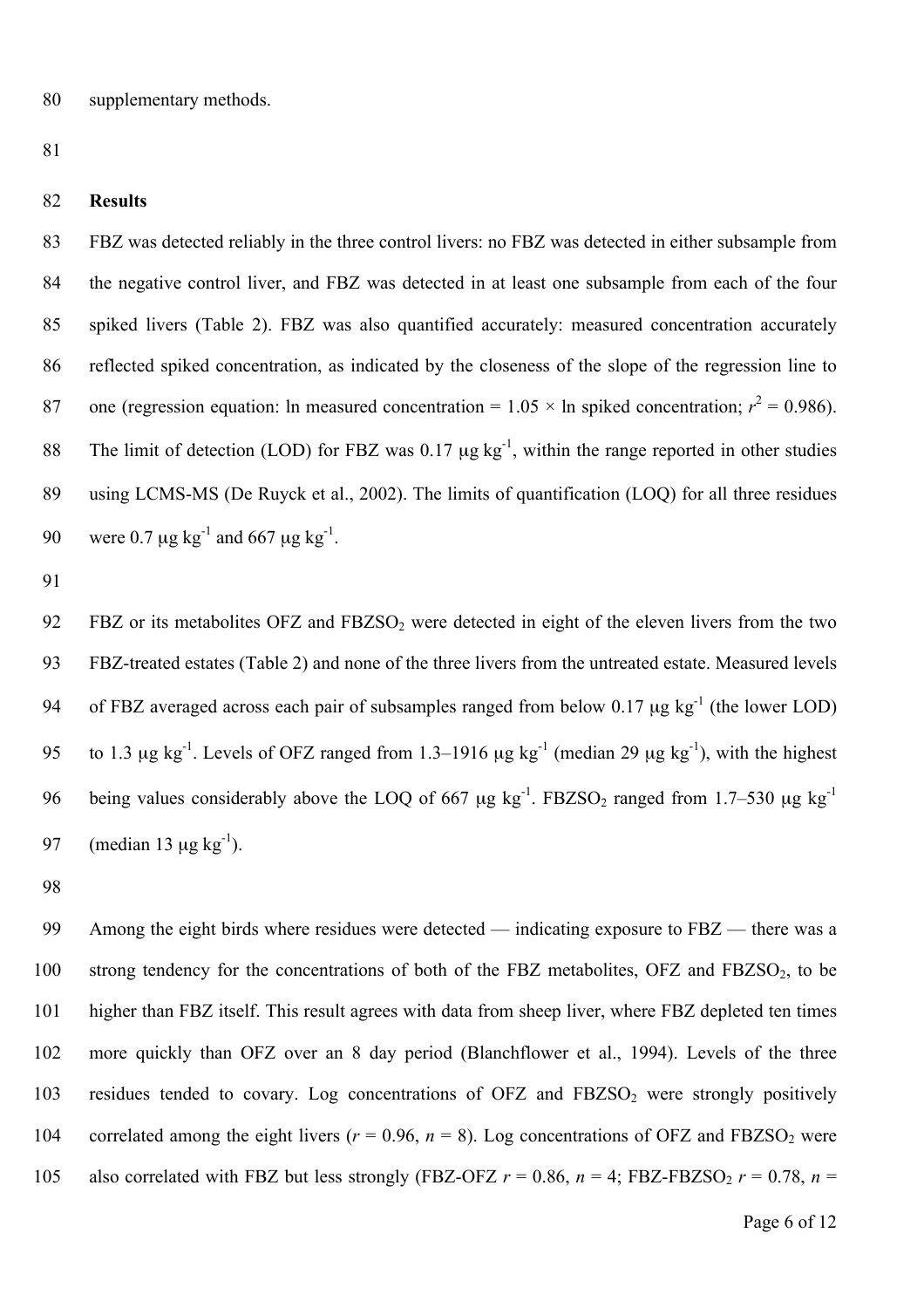106 4). From site  $Y_{FBZ}$ , the samples collected during the shooting season ( $Y_{FBZ}1-Y_{FBZ}2$ ) tested positive for FBZ metabolites (Table 2), whereas the samples collected during the period of medicated grit treatment (Spring 2003) showed no detectable levels of FBZ or its metabolites. FBZ residues were generally at a higher level in March (during the treatment period) than in August (Table 2), although these differences were significant only for FBZ (*P* = 0.02, Wilcoxon rank sum test).

112 No FBZ was found in the medicated grit sample, although its metabolites  $OFZ$  and  $FBZSO<sub>2</sub>$  were detected at high levels relative to those observed in the liver samples (Table 2). The peak areas for these metabolites were above the LOQ, considerably so in the case of the active metabolite OFZ, 115 and therefore the amount of active anthelmintic remaining of the 1000  $\mu$ g kg<sup>-1</sup> FBZ in fresh grit 116 could not be quantified.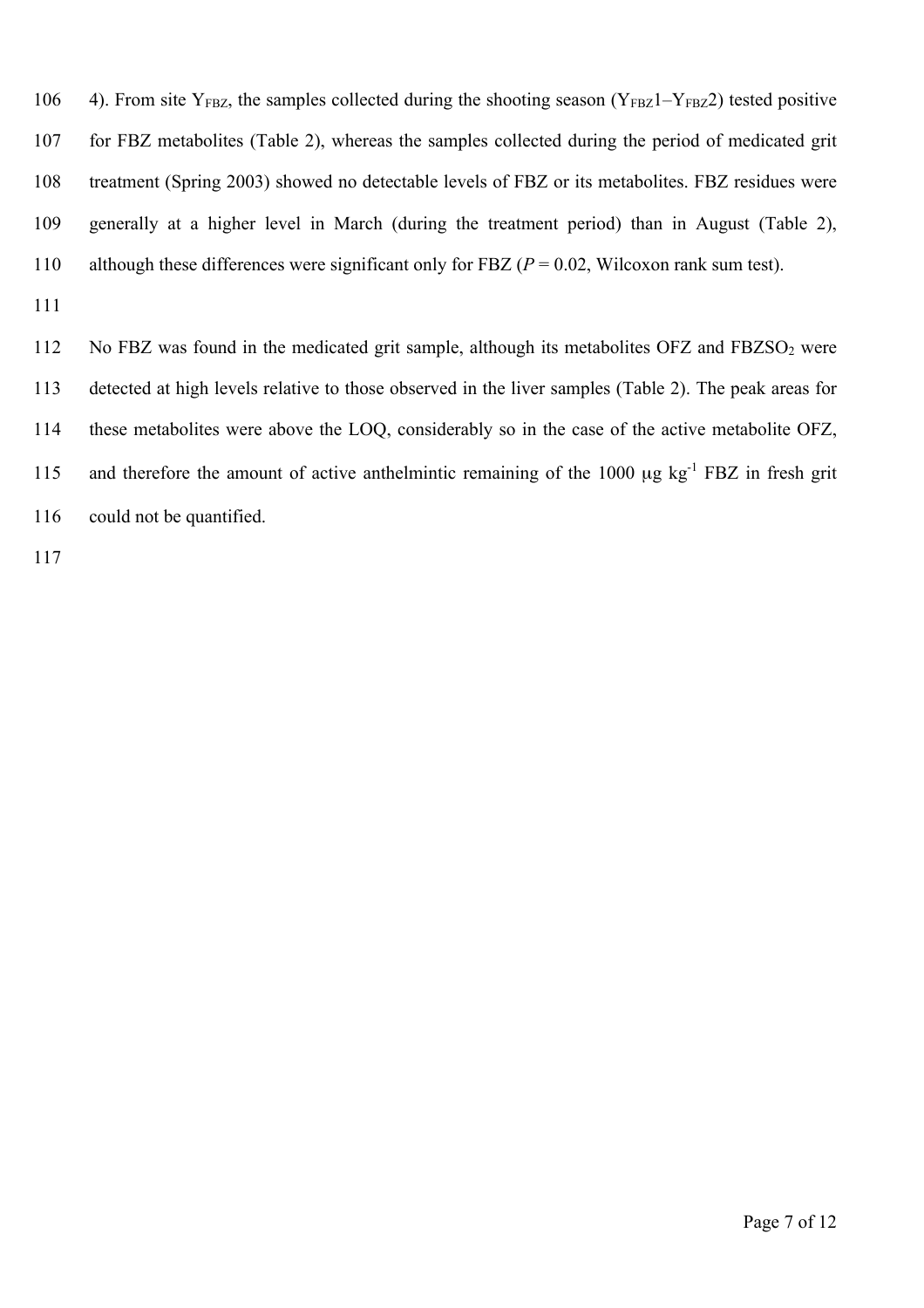#### **Discussion**

 When parasite control in free-living animals involves medicated grit or feed instead of direct drug application, managers need simple and efficient tools to monitor temporal and spatial variation in drug uptake. Our method for detecting the anthelmintic fenbendazole and its metabolites in liver tissue of game birds provides such a tool. The sensitivity of the method is demonstrated by the low LOD and by the detection of benzimidazole residues four months after the withdrawal of medicated grit piles. The lack of false positives among negative controls and samples from the untreated moor indicate high specificity. All but one of the pairs of replicate samples agreed in sensing the presence or absence of BZ residues, indicating that the technique is reliable but that running duplicate samples is advisable. The simplicity and speed of the method would allow it to be offered to estate managers at a cost that is low compared to the cost of treatment.

 Our method could also aid the prevention of the development of anthelmintic resistance. Since the pace and extent of anthelmintic resistance evolution is greatly affected by variation in drug dosage (Smith et al., 1999), managers should consider using the technique presented here to monitor individual variation in drug uptake to identify conditions and methods that delay the onset of drug resistance among the parasites for as long as possible. Our method may also be applicable to other game bird species such as pheasants (Draycott et al., 2006), and with the necessary modifications, to free-living mammals such as bighorn sheep (Miller et al., 2000; Schmidt et al., 1979) where medicated feeds are used and where drug uptake may vary greatly among individuals.

 Our study was based on samples collected from wild grouse for which we had no information on proximity to medicated grit piles, dosing frequency, length of time since the last dose, or how representative samples were of the grouse moor populations. Thus, the livers we analysed may therefore have been at different stages and levels of fortification. Despite these caveats, we found striking differences among birds in levels of the active anthelmintics FBZ and OFZ during the treatment period. FBZ was detected in only four of the seven samples taken from treated sites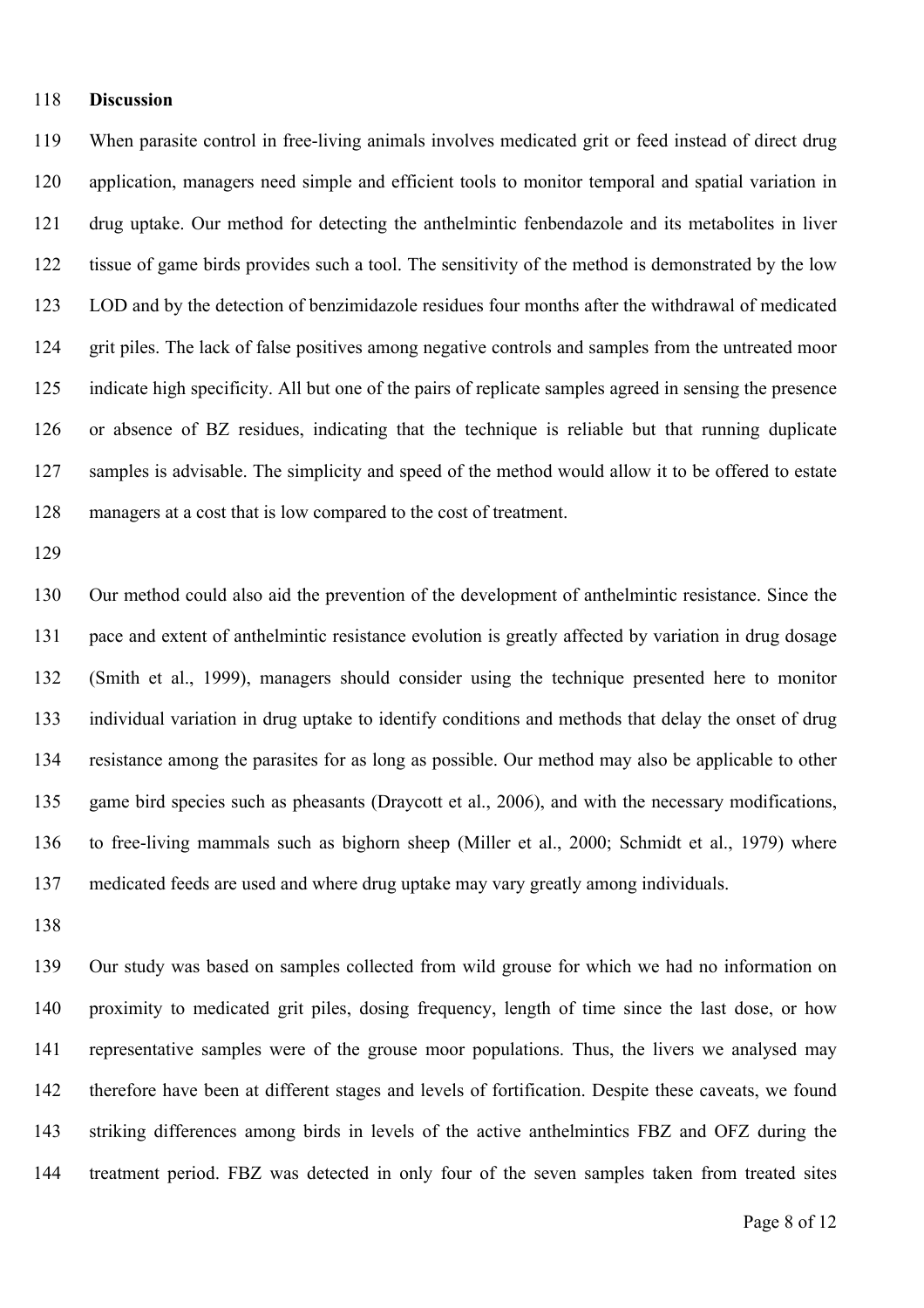145 during the treatment period (Table 2). Indeed, one of the treated sites  $(Y_{FRZ})$  exhibited no measurable FBZ residues from any of the three birds sampled during the treatment period. These differences in residue level may reflect variation in the time since the last ingestion of medicated grit. However it is also possible that these differences reflect long term variation among birds in FBZ uptake caused by differential access to medicated grit piles in conjunction with territorial behaviour (Mougeot et al., 2003). Either way, our results suggest that there is substantial room for improvement to enable more birds to receive adequate FBZ dosage to control *T. tenuis* parasites.

 None of the four livers collected during the shooting season in August had any detectable FBZ, but FBZ metabolites tested were detected in all four of the samples. Maximum Residue Limits (MRLs) are established for anthelmintic residues in products for human consumption from most livestock 156 species and these tend to be in the order of 10  $\mu$ g kg<sup>-1</sup> for milk and 500  $\mu$ g kg<sup>-1</sup> for liver in bovine, ovine, porcine and equine species (European Commission, 1990). The levels measured in our study are well below these limits, and therefore our data provide no evidence that the 19-week withdrawal period is insufficient to prevent human consumption of harmful levels of anthelmintic residues.

 *Acknowledgments -* we thank Intervet International for donating fenbendazole sulphone. We are grateful to D. Newborn, the Game and Wildlife Conservation Trust, UK, and many gamekeepers and estate owners for advice, access to sampling sites and assistance with sampling. We are also grateful to two anonymous reviewers who provided useful comments on an earlier draft of this manuscript. This study was supported by a project grant from The Leverhulme Trust, UK.

### **References**

- Blanchflower, W.J., Cannavan, A., Kennedy, D.G., 1994. Determination of fenbendazole and oxfendazole in liver and muscle using liquid chromatography–mass spectrometry. Analyst 119, 1325-1328.
- Danaher, M., De Ruyck, H., Crooks, S.R.H., Dowling, G., O'Keeffe, M., 2007. Review of methodology for the determination of benzimidazole residues in biological matrices. J. Chromatogr. B 845, 1-37.
- Page 9 of 12 De Ruyck, H., Daeseleire, E., De Ridder, H., Van Renterghem, R., 2002. Development and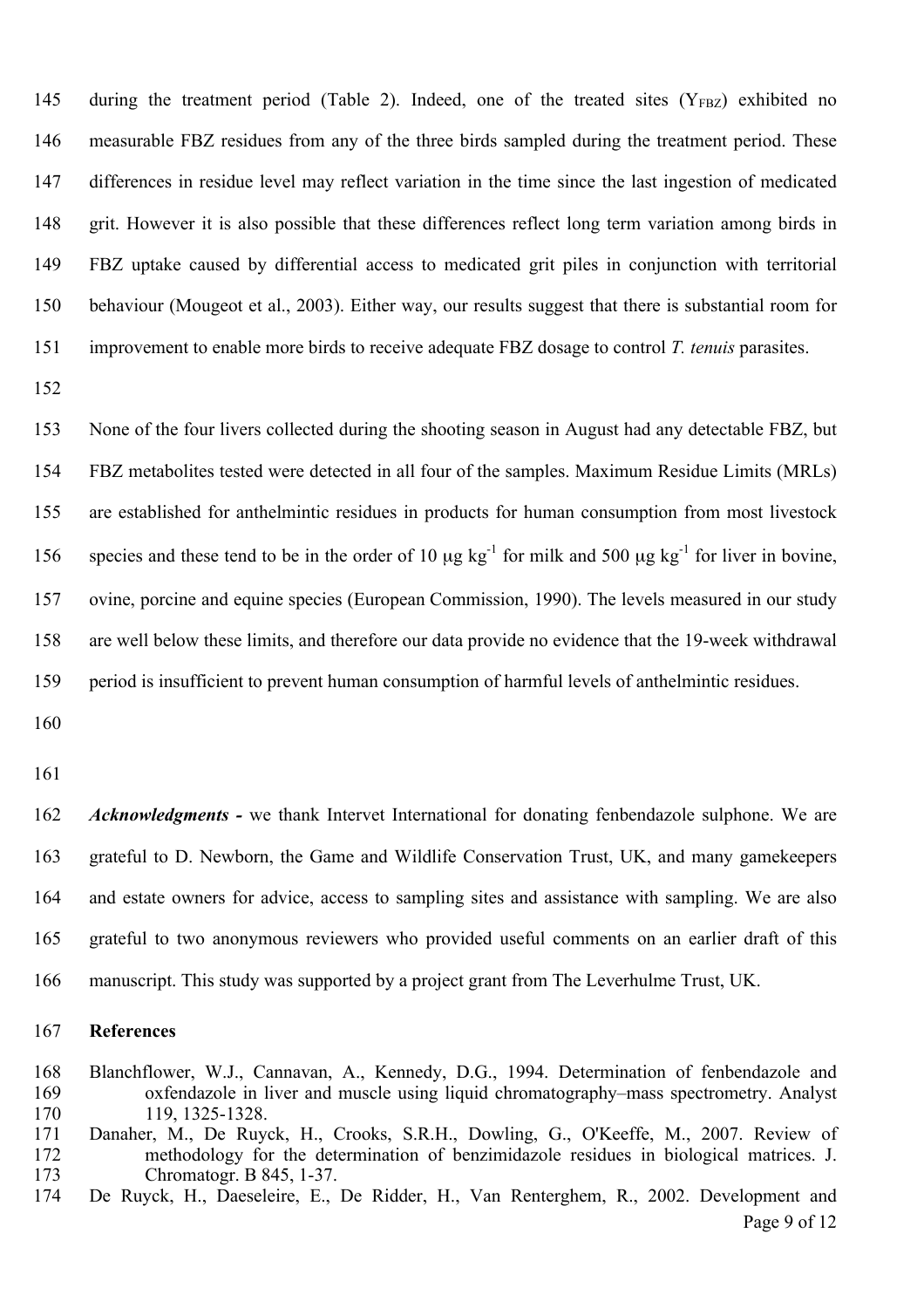- validation of a liquid chromatographic–electrospray tandem mass spectrometric multiresidue method for anthelmintics in milk. J. Chromatogr. A 976, 181-194.
- Draycott, R.A.H., Woodburn, M.I.A., Ling, D.E., Sage, R.B., 2006. The effect of an indirect anthelmintic treatment on parasites and breeding success of free-living pheasants *Phasianus colchicus*. J. Helminthol. 80, 409-415.
- European Commission, 1990. Council regulations 2377/90/EC of 26 June 1990 laying down a Community procedure for the establishment of maximum residue limits of veterinary medicinal products in foodstuffs of animal origin. Official Journal of the European Union L224, 1-124.
- European Medicines Agency 2004. Fenbendazole summary report (4) EMEA/MRL/866/03-Final (Committee for Medicinal Products for Veterinary Use, Veterinary Medicines and Inspections, London, UK).
- Hudson, P.J., Dobson, A.P., Newborn, D., 1998. Prevention of population cycles by parasite removal. Science 282, 2256-2258.
- McKellar, Q.A., Scott, E.W., 1990. The benzimidazole anthelmintic agents a review. J. Vet. Pharmacol. Ther. 13, 223-247.
- Miller, M.W., Vayhinger, J.E., Bowden, D.C., Roush, S.P., Verry, T.E., Torres, A.N., Jurgens, 192 V.D., 2000. Drug treatment for lungworm in bighorn sheep : Reevaluation of a 20-year-old<br>193 management prescription. J. Wildl. Manag. 64, 505-512. management prescription. J. Wildl. Manag. 64, 505-512.
- Mougeot, F., Redpath, S.M., Moss, R., Jason, M., Hudson, P.J., 2003. Territorial behaviour and population dynamics in red grouse *Lagopus lagopus scoticus*. I. Population experiments. J. Anim. Ecol. 72, 1073-1082.
- Newborn, D., Foster, R., 2002. Control of parasite burdens in wild red grouse *Lagopus lagopus*  198 *scoticus* through the indirect application of anthelmintics. J. Appl. Ecol. 39, 909-914.<br>199 Schmidt, R.L., Hibler, C.P., Spraker, T.R., Rutherford, W.H., 1979. An evaluation of
- Schmidt, R.L., Hibler, C.P., Spraker, T.R., Rutherford, W.H., 1979. An evaluation of drug treatment for lungworm in bighorn sheep. J. Wildl. Manag. 43, 461-467.
- Smith, G., Grenfell, B.T., Isham, V., Cornell, S., 1999. Anthelmintic resistance revisited: under-dosing, chemoprophylactic strategies, and mating probabilities. Int. J. Parasitol. 29, 77-91.
- 
- 

Page 10 of 12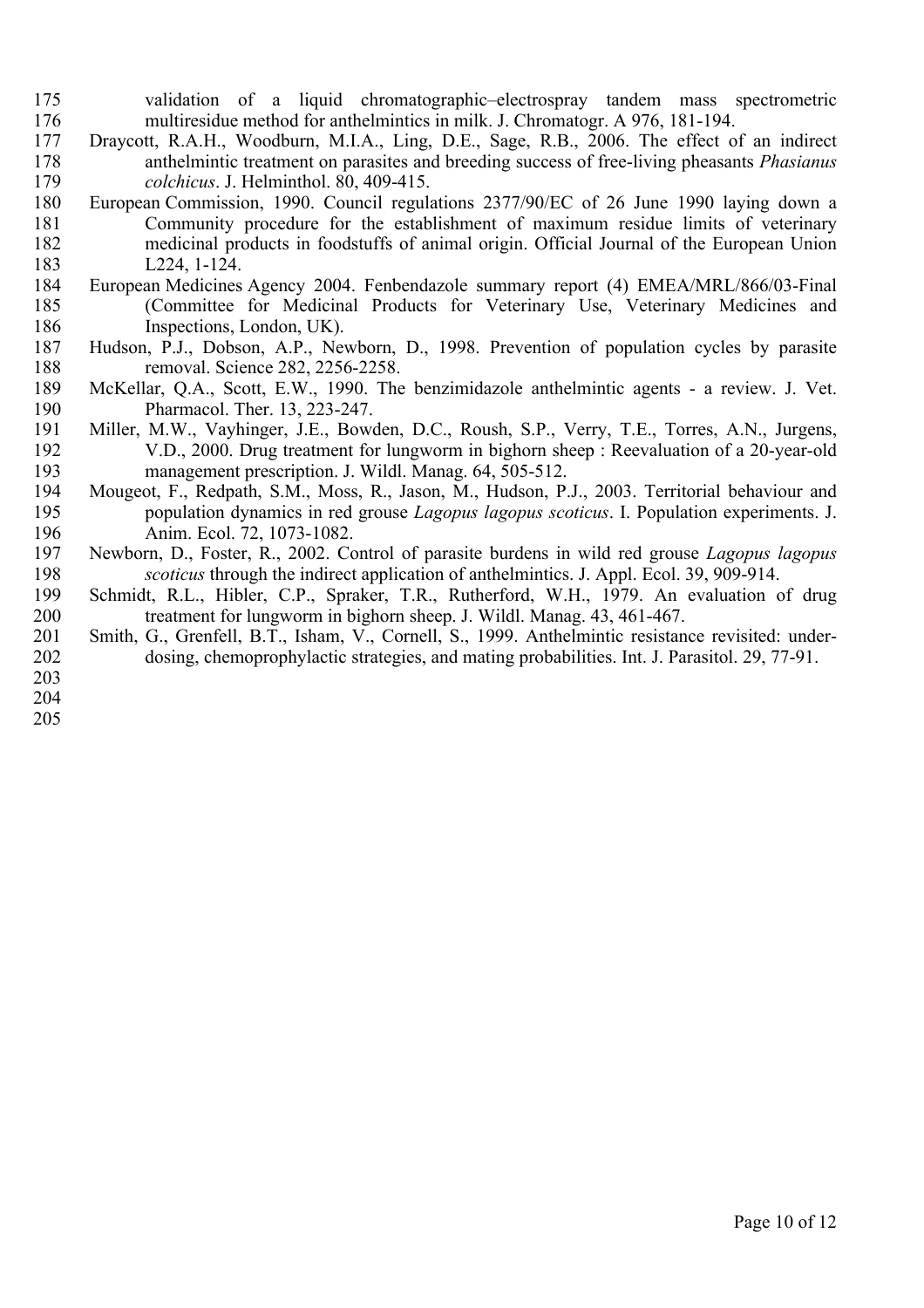### 206 **Tables**

### 207 **Table 1.**

|     | Site             | FBZ grit use (years) | Number of birds sampled |                  |       |  |
|-----|------------------|----------------------|-------------------------|------------------|-------|--|
|     |                  |                      | Treatment period        | Hunting season   | Total |  |
|     | $T_{\rm FBZ}$    | 10                   | $\overline{4}$          | $\overline{2}$   | 6     |  |
|     | Y <sub>FBZ</sub> | 13                   | 3                       | $\overline{2}$   | 5     |  |
|     | $Y_{NEG}$        | None                 | 3                       | $\boldsymbol{0}$ | 3     |  |
| 209 |                  |                      |                         |                  |       |  |
| 210 |                  |                      |                         |                  |       |  |
| 211 |                  |                      |                         |                  |       |  |

### 208 Details of medicated grit use and sample size for each site.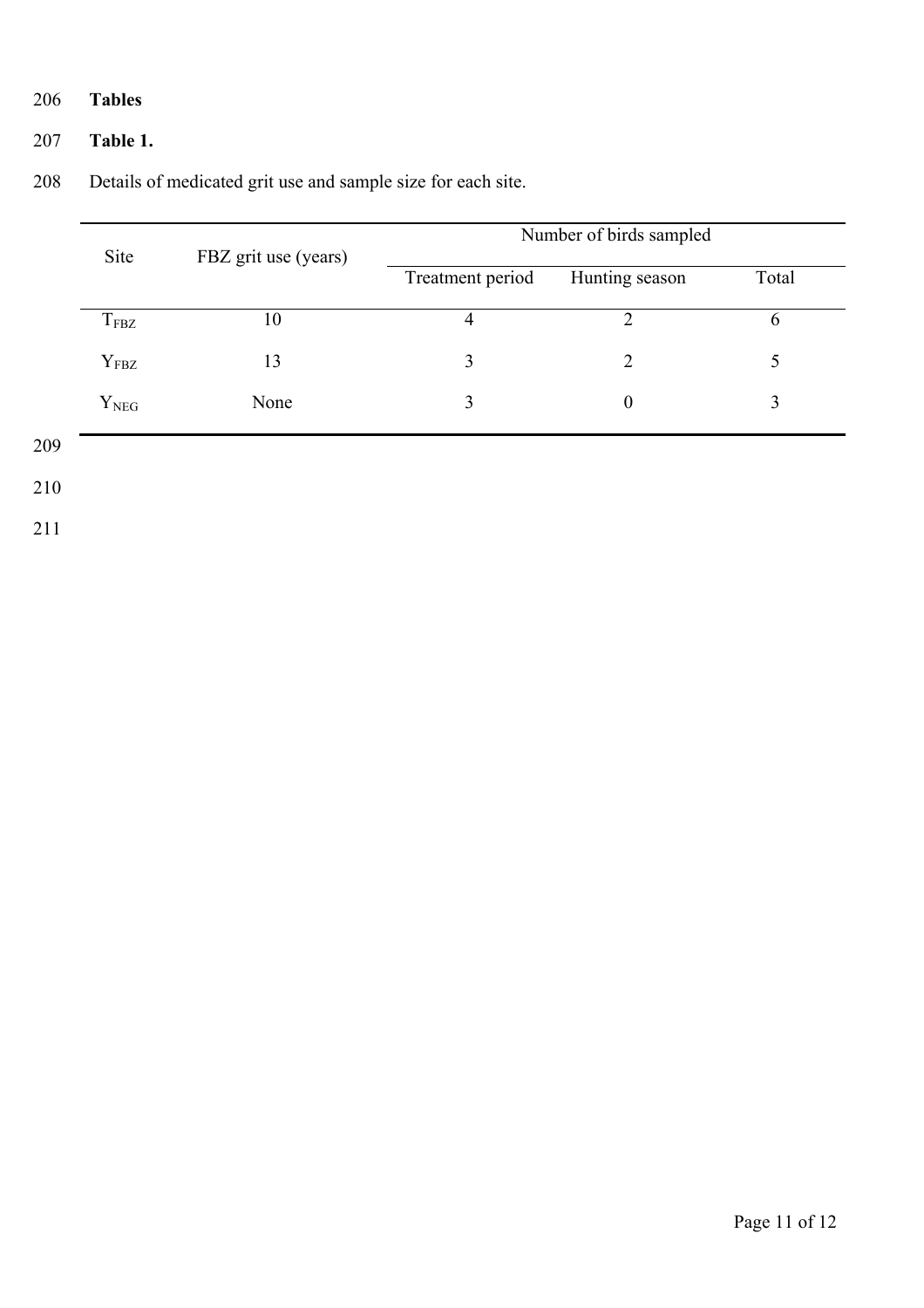| 212 | <b>Table 2</b> Concentration ( $\mu$ g kg <sup>-1</sup> ) of residues of fenbendazole (FBZ) and its metabolites oxfendazole |
|-----|-----------------------------------------------------------------------------------------------------------------------------|
| 213 | (OFZ) and fenbendazole sulphone $(FBZSO2)$ in eight red grouse livers collected from the BZ-                                |
| 214 | treated estates, $T_{FBZ}$ and $Y_{FBZ}$ . Results are also shown from two samples of medicated grit and 5                  |
| 215 | control livers spiked with FBZ. No residues were detected in an additional six livers collected in                          |
| 216 | March 2003, three from $Y_{FBZ}$ and three from the untreated estate $Y_{NEG}$ (data not shown). ND: not                    |
| 217 | detected.                                                                                                                   |

|                                  |             |                  | Residue concentration |                   |                    |
|----------------------------------|-------------|------------------|-----------------------|-------------------|--------------------|
|                                  |             |                  |                       | $(\mu g kg^{-1})$ |                    |
| Sample ref.                      | Sample date | Sub-sample       | <b>FBZ</b>            | <b>OFZ</b>        | FBZSO <sub>2</sub> |
| T <sub>FBZ</sub> 1               | $Mar-03$    | A                | 0.8                   | $2063*$           | 486                |
|                                  |             | $\mathbf B$      | 1.2                   | 1770*             | 391                |
| $T_{\rm FBZ}2$                   | Mar-03      | $\mathbf{A}$     | $0.2*$                | 1.9               | 1.6                |
|                                  |             | B                | $0.2*$                | 1.1               | 1.7                |
| $T_{F B Z}$ 3                    | Mar-03      | $\mathbf{A}$     | 1.1                   | 863*              | 533                |
|                                  |             | B                | 1.5                   | 833*              | 528                |
| $T_{\text{FBZ}}4$                | Mar-03      | $\mathbf{A}$     | $0.2*$                | 78                | 165                |
|                                  |             | $\mathbf B$      | $0.1*$                | 103               | 92                 |
| $T_{F B Z}$ 5                    | Aug-03      | $\mathbf{A}$     | <b>ND</b>             | 1.4               | 2.5                |
|                                  |             | $\mathbf B$      | <b>ND</b>             | 1.2               | 1.8                |
| $T_{\text{FBZ}}$ 6               | Aug-03      | $\mathbf{A}$     | <b>ND</b>             | 38                | 9.9                |
|                                  |             | $\mathbf B$      | <b>ND</b>             | 65                | 15                 |
| Y <sub>FBZ</sub> 1               | Aug-02      | A                | <b>ND</b>             | 2.2               | 1.4                |
|                                  |             | $\mathbf B$      | <b>ND</b>             | 2.4               | 4.2                |
| Y <sub>FBZ</sub> 2               | Aug- $02$   | $\mathbf{A}$     | <b>ND</b>             | 6.0               | 15                 |
|                                  |             | B                | ND                    | 5.6               | 12                 |
| $T_{\text{FBZ}}$                 | $Mar-03$    | $\mathbf{A}$     | <b>ND</b>             | 16770*            | 1620*              |
| (medigrit)                       |             | B                | <b>ND</b>             | 16592*            | 1168*              |
| FBZ-spiked                       |             | $\mathbf{A}$     | <b>ND</b>             |                   |                    |
| $(0 \mu g kg^{-1})$              |             | $\boldsymbol{B}$ | <b>ND</b>             |                   |                    |
| FBZ-spiked                       |             | $\mathbf{A}$     | $0.10*$               |                   |                    |
| $(0.17 \mu g kg^{-1})$           |             | $\mathbf B$      | $0.099*$              |                   |                    |
| FBZ-spiked                       |             | A                | 0.89                  |                   |                    |
| $(1.7 \,\mu g \,\text{kg}^{-1})$ |             | $\overline{B}$   | 1.1                   |                   |                    |
| FBZ-spiked                       |             | A                | 17                    |                   |                    |
| $(17 \mu g kg^{-1})$             |             | $\mathbf B$      | <b>ND</b>             |                   |                    |
| FBZ-spiked                       |             | A                | 175                   |                   |                    |
| $(167 \mu g kg^{-1})$            |             |                  |                       |                   |                    |
|                                  |             | $\mathbf B$      | 256                   |                   |                    |

*x*  $\frac{1}{218}$  **<sup>\*</sup> Concentration outside limits of quantification (0.7–667**  $\mu$ **g kg<sup>-1</sup>)**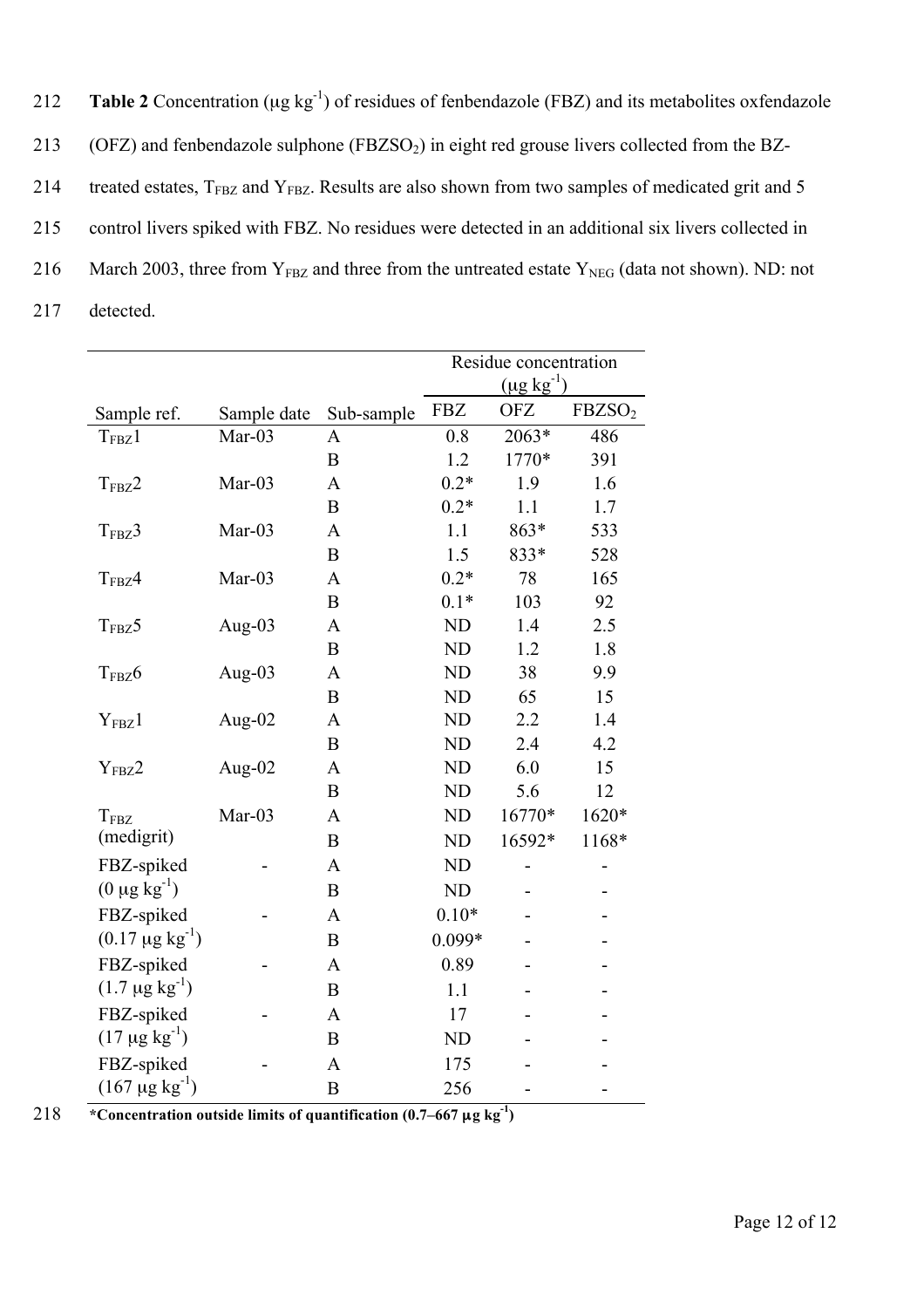### **Supplementary material**

# **Quantifying fenbendazole and its metabolites in self-medicating wild red grouse** *Lagopus lagopus scoticus* **using an HPLC-MS-MS approach**

Aileen Adam, Lucy M. I. Webster, William Mullen, Lukas F. Keller, Paul C. D. Johnson

#### **Supplementary methods**

Subsamples of 300 mg of each liver were allowed to stand for 30 min before being frozen at -70 ºC prior to freeze-drying for 36-48 hr. On removal samples were homogenised with a mortar and pestle and dry weights were taken. The standard deviation of the dry weights of the samples was 13% of the mean. Methanol (20 mL) was added to the ground tissue and each sample was vortexed for 5 min before centrifugation at 4000 rpm for 20 min at 4 °C in a cooling centrifuge. The supernatant was removed and partitioned with an equal volume of hexane. Partitioning was repeated before the methanol portion was removed to a quick-fit flask and evaporated to dryness using a rotary evaporator. The dried residue was resuspended in 1 mL methanol and vortexed. Samples were centrifuged in a sample concentrator for 1 hr 30 min and the pellet resuspended in 100 µl methanol. The extractions were centrifuged for a further 30 min at 13000 rpm to remove any remaining impurities. Finally, the purified supernatant was removed and used for HPLC-MS-MS analysis. Medicated grit samples were extracted in the same way as livers, with the exception that 1 g of grit was used.

Samples were analysed on a Surveyor HPLC system comprising of a HPLC pump, diode array absorbance detector, scanning from 250 to 700 nm and an autosampler cooled to 4°C. HPLC separation was carried out using a 4  $\mu$ m, 250  $\times$  2.0 mm i.d. Synergi RP-Max column with a 2-mm guard column maintained at 65 ºC, eluted with a gradient over 30 min of 25-55% acetonitrile in 0.1% formic acid at a flow rate of 200 mL/min and maintained at 65 °C. After passing through the flow cell of the diode array detector the column eluate was directed to an LCQ Advantage ion trap mass spectrometer fitted with an electrospray interface controlled by Xcalibur software version 1.2.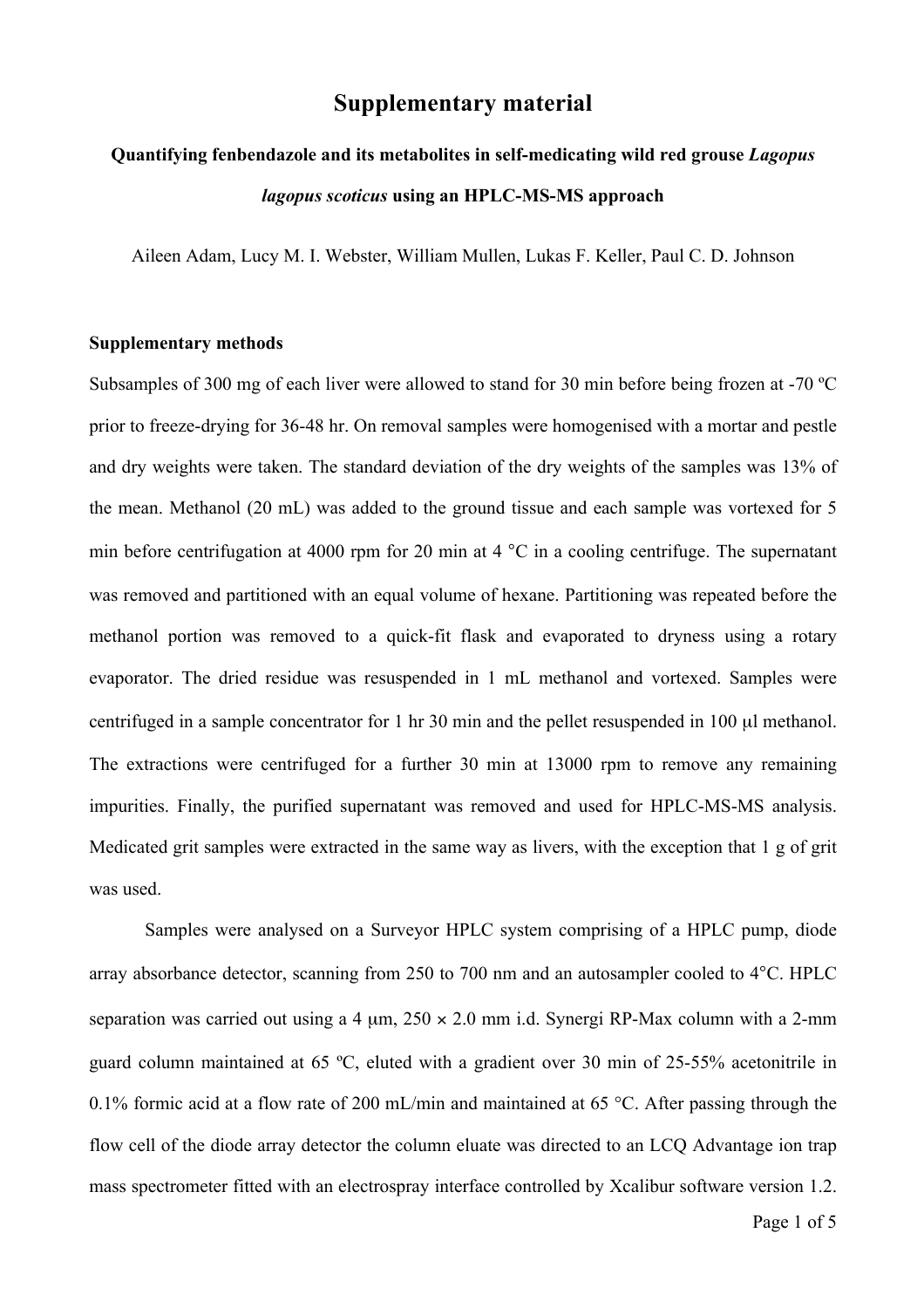Analyses utilized the positive ion mode as this provided the best limits of detection. Analysis was performed using selected reaction monitoring carried out over 3 segments. For segment 1 from 0 to 14 min the parent ion at *m/z* 316 was fragmented with a relative collision energy of 35% and the product ions scanned from *m/z* 125 to 316. For segment 2 from 14.1 to 23.5 min the parent ions were *m/z* 296 and 332, the relative collision energy was 35%, and the product ions scanned from *m/z* 125 to 296 and *m/z* 125 to 332 respectively. For segment 3 from 23.6 to 30 min the parent ion was *m/z* 300, relative collision energy 35% and product ions scanned from *m/z* 125 to 300. In all cases the ion chosen for quantification was the fragment ion  $[M-32+H]^+$  resulting from the loss of CH3O (Supplementary Figure 1). As mebendazole and fenbenzadole sulphone elute within 2 minutes of each other, we used a single segment (segment 2) to facilitate integration of the peaks. Capillary temperature was 275 °C, sheath gas and auxiliary gas were 40 and 10 units respectively and source voltage was 4.5 kV.

Solvents used were HPLC grade methanol, hexane and acetonitrile (Rathburn Chemicals Ltd), and analytical grade formic acid (Fisher Scientific UK). The analytical standards were FBZ, oxfendazole (QMX Laboratories Limited), fenbendazole sulphone (kindly donated by Intervet International) and HPLC grade dimethyl sulfoxide (Sigma-Aldrich Company Ltd), and the internal standard was mebendazole (Sigma-Aldrich Company Ltd). All water used was of HPLC grade.

Stock standard solutions of FBZ,  $OFZ$ ,  $FBZSO<sub>2</sub>$  and internal standard mebendazole (MBZ) were prepared at a concentration of 1 mg mL<sup>-1</sup> in dimethyl sulfoxide + methanol (9/1, v/v). The internal standard was chosen due to its structural similarities to the compound under investigation and was used to control for extraction, HPLC and ionization variability. These solutions were stored at 5 ºC and showed no significant changes after one month, when they were replaced by fresh solutions. Working standard solutions were prepared at concentrations ranging from 5–50,000 ng  $mL^{-1}$  by dilution with dimethyl sulfoxide + methanol (9/1, v/v). A standard solution, 100 ng mL<sup>-1</sup> was used for tuning the mass spectrometer. Linear calibration curves were generated by plotting ln(peak area) against ln(working standard solution concentration).  $r^2$ -values for the calibration curves were 0.99806 (MBZ), 0.99998 (FBZ), 0.99833 (OFZ) and 0.99983 (FBZSO<sub>2</sub>).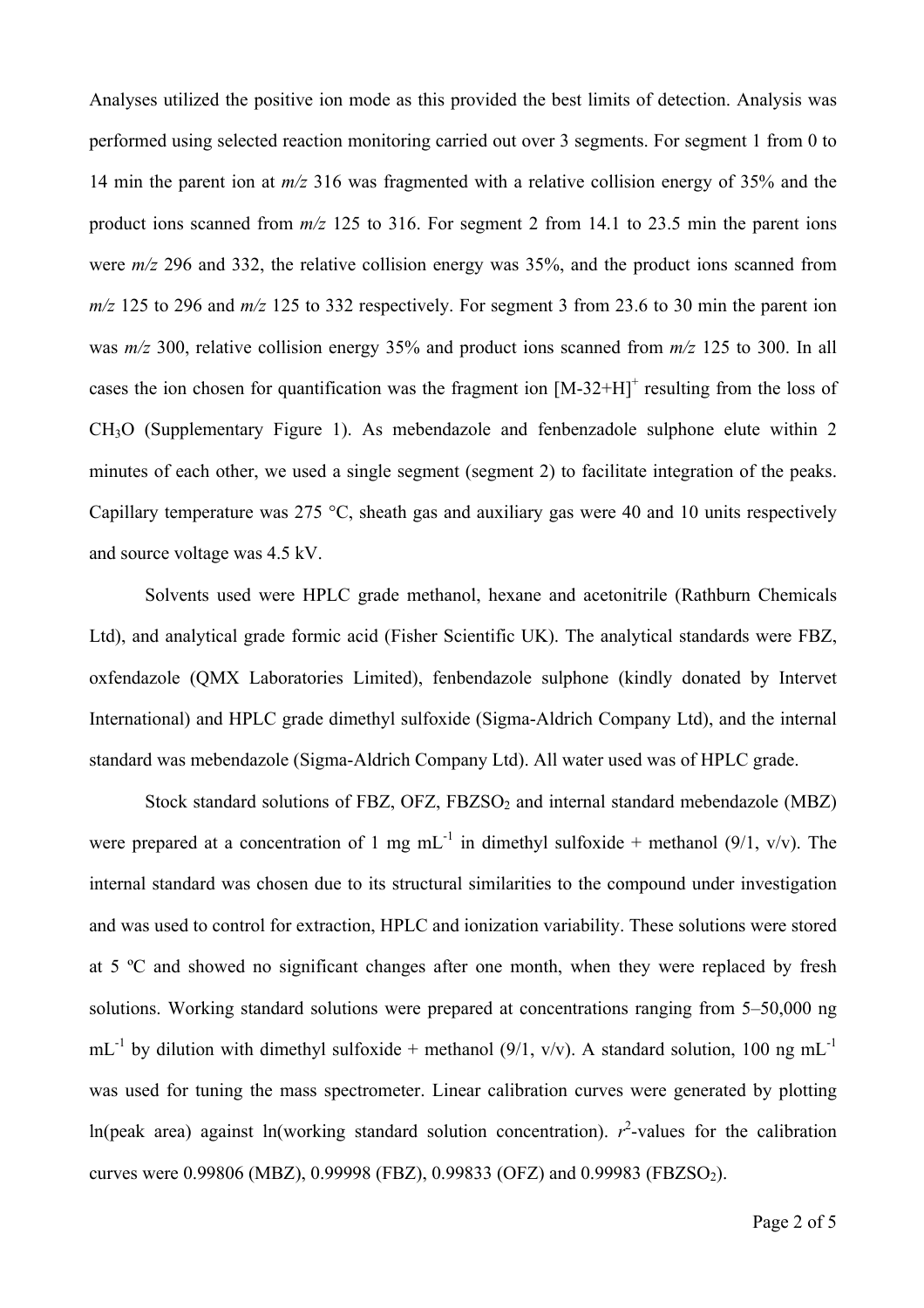FBZ, OFZ, FBZSO<sub>2</sub> and MBZ were identified by their fragmentation pattern and by comparison of the peak retention times with that of previously run drug standards (Supplementary Figure 2). The four compounds under investigation all displayed a characteristic loss of  $CH<sub>3</sub>O$  in the MS-MS spectra with no other significant ions being produced. The absence of any other ions in the MS-MS spectrum was used as additional proof of compound identity and peak purity. The use of Selected Reaction Monitoring using an ion trap mass spectrometer allows confirmation of the peak under investigation, by providing the full fragmentation spectra of the parent ion, without a loss of sensitivity. Only the major fragment ion formed from each parent was used in quantification.

The limit of detection (LOD) was determined at a signal to noise ratio of 3, as reported by the Xcalibur peak integration software and quantification was carried out on peaks that had a signal to noise ratio greater than 9. No false positive peaks were detected for any of the four compounds under investigation during the course of the study. Tissue drug residue concentration in  $\mu$ g kg<sup>-1</sup> (ppb) was calculated from sample drug concentrations (estimated from the calibration curve), sample solution volume and sample weight. Mean  $(\pm SD)$  recovery of the internal standard was 78  $(\pm 18)$  %; where recovery was less than 100%, residue concentration was adjusted by dividing by the recovery fraction.

The extraction method used in this analysis is much quicker and simpler than any reported for similar compounds (Danaher et al., 2007). Although the lack of clean up stages could result in more contaminants in the extract, no interfering peaks or false positives were seen in the analysis. The sensitivity and selectivity of the analysis allowed sample weights to be reduced to only 300 mg of liver. The low variation in the dry weights of these samples suggests that 300 mg samples can be weighed with a sufficient degree of accuracy for detection and quantification. However, it is likely that the accuracy of quantification would be further improved by increasing the sample weight.

#### **Reference**

Danaher, M., De Ruyck, H., Crooks, S.R.H., Dowling, G., O'Keeffe, M., 2007. Review of methodology for the determination of benzimidazole residues in biological matrices. J. Chromatogr. B 845, 1-37.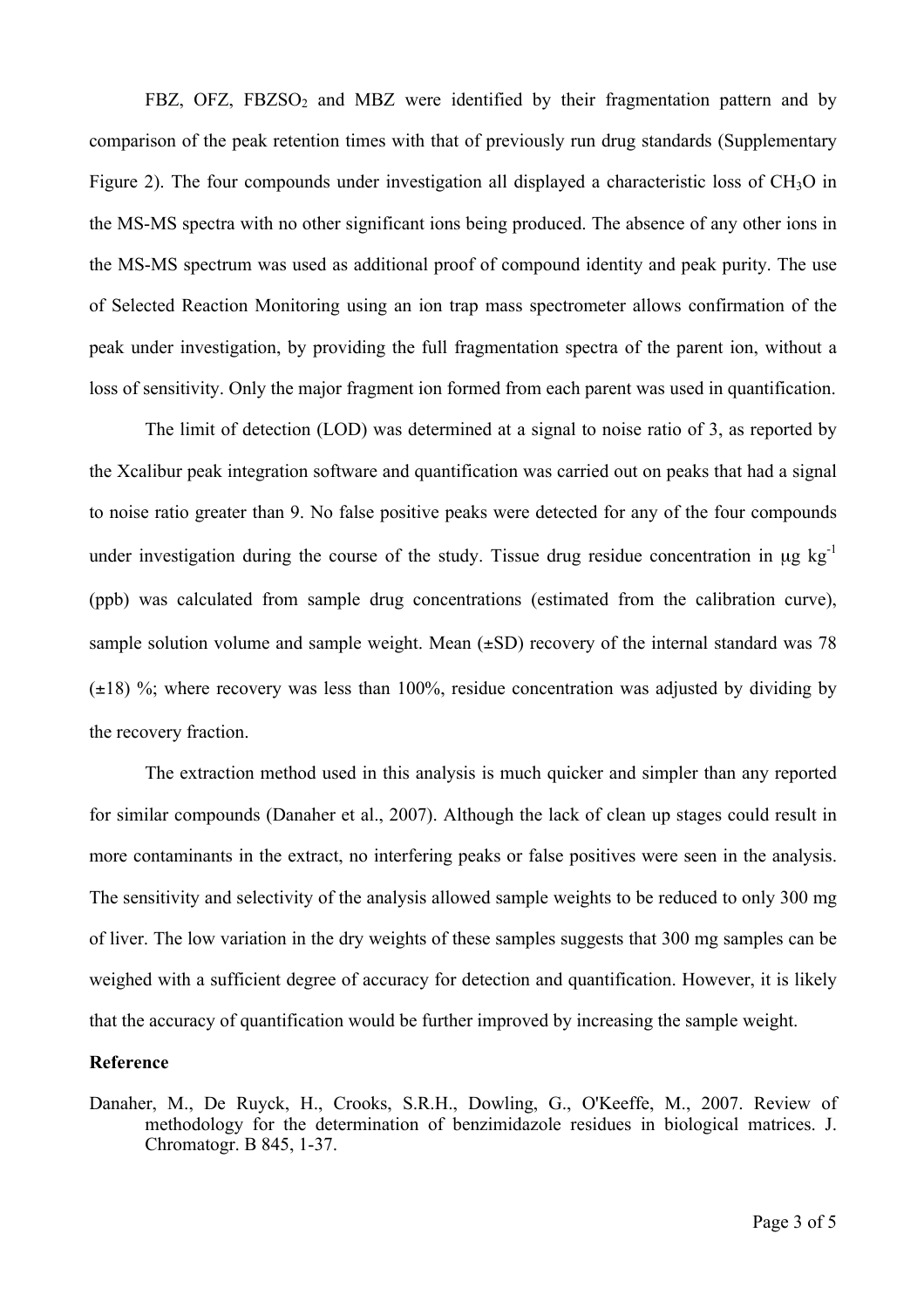

**Supplementary Figure 1** Molecular structures of the benzimidazoles investigated in this study.